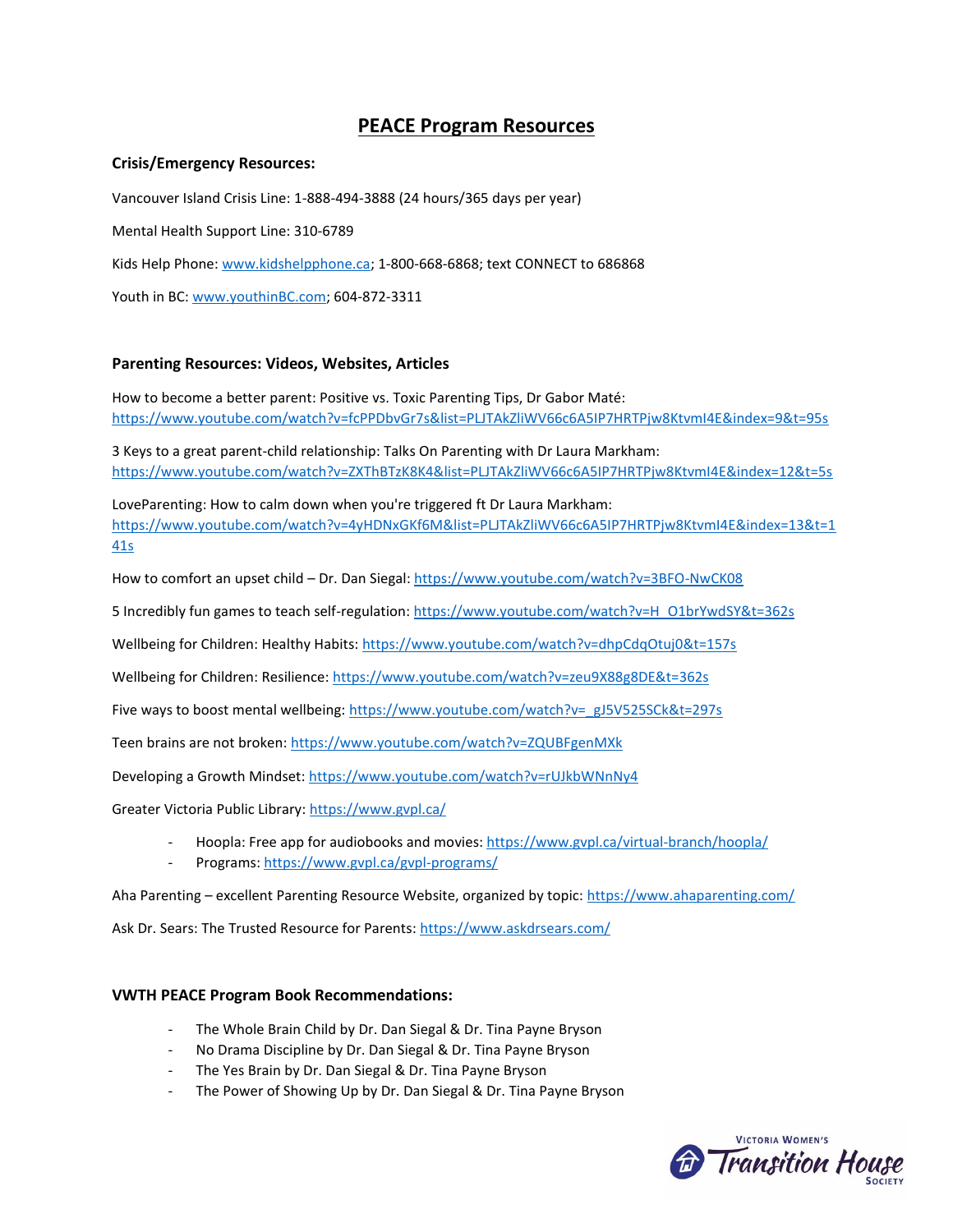- Hold on to Your Kids: Why Parents Need to Matter More Than Peers by Dr. Gabor Mate & Dr. Gordon Nuefeld
- Rest, Play, Grow: Making Sense of Preschoolers (or anyone who acts like one) by Dr. Deborah Macnamara
- Peaceful Parent, Happy Kids: How to Stop Yelling and Start Connecting by Dr. Laura Markham
- Kids Are Worth It by Barbara Coloroso
- How to Talk so Kids Will Listen & Listen so Kids will Talk by Adele Faber & Elaine Mazlish

Children's Book List:

- Small Things by Mel Tregonning
- Kevin the Unicorn: It's Not All Rainbows by Jessika Von Innerebner
- Why Do I Feel So Sad? by Tracy Lambert
- BIG Feelings by Alexandra Penfold and Suzanne Kaufman
- Looking for Smile by Ellen Tarlow
- The Boy with the Big, Big Feelings by Britney Winn Le
- More Than Fluff by Madeline Valentine
- The Big Bad Wolf in my House by Valérie Fontaine and Nathalie Dion
- The Don't Worry Book by Todd Parr
- Puppy in my Head: a book about mindfulness by Elise Gravel
- The Heart and the Bottle by Oliver Jeffers
- I Am Love: a book of compassion by Susan Verde

## **Parent and Family Support Resources: Local Greater Victoria**

Boys and Girls Club of South Vancouver Island:<https://bgcsvi.org/>

- Parenting Classes[: https://bgcsvi.org/programs/parenting/](https://bgcsvi.org/programs/parenting/)
- Youth and Family Services[: https://bgcsvi.org/programs/youth-and-family-services/](https://bgcsvi.org/programs/youth-and-family-services/)

Saanich Neighbourhood Place:<https://www.snplace.org/>

- Child, Youth, and Family Programs:<https://www.snplace.org/child--family.html>

Quadra Village Community Centre[: https://www.qvcc.ca/](https://www.qvcc.ca/)

- Child and Family Programs[: https://www.qvcc.ca/childandfamilyprograms](https://www.qvcc.ca/childandfamilyprograms)

Sooke Family Resource Society (serving Westshore too)[: https://www.sfrs.ca/](https://www.sfrs.ca/)

- Early Years Services[: https://www.sfrs.ca/programs/early-years-services](https://www.sfrs.ca/programs/early-years-services)
- Family Services[: https://www.sfrs.ca/programs/family-services](https://www.sfrs.ca/programs/family-services)
- Counselling:<https://www.sfrs.ca/programs/counselling>

Fairfield Gonzales Community Association:<https://fairfieldcommunity.ca/>

Family Drop-In[: https://fairfieldcommunity.ca/early-childhood-programs/drop-in/](https://fairfieldcommunity.ca/early-childhood-programs/drop-in/)

James Bay Community Project[: http://www.jbcp.bc.ca/](http://www.jbcp.bc.ca/)

- Family Services[: http://www.jbcp.bc.ca/calendar/](http://www.jbcp.bc.ca/calendar/)

Family Services of Greater Victoria[: https://www.fsgv.org/](https://www.fsgv.org/)

- Separation Support: Caught in the Middle Program:<https://www.fsgv.org/caught-in-the-middle.html>

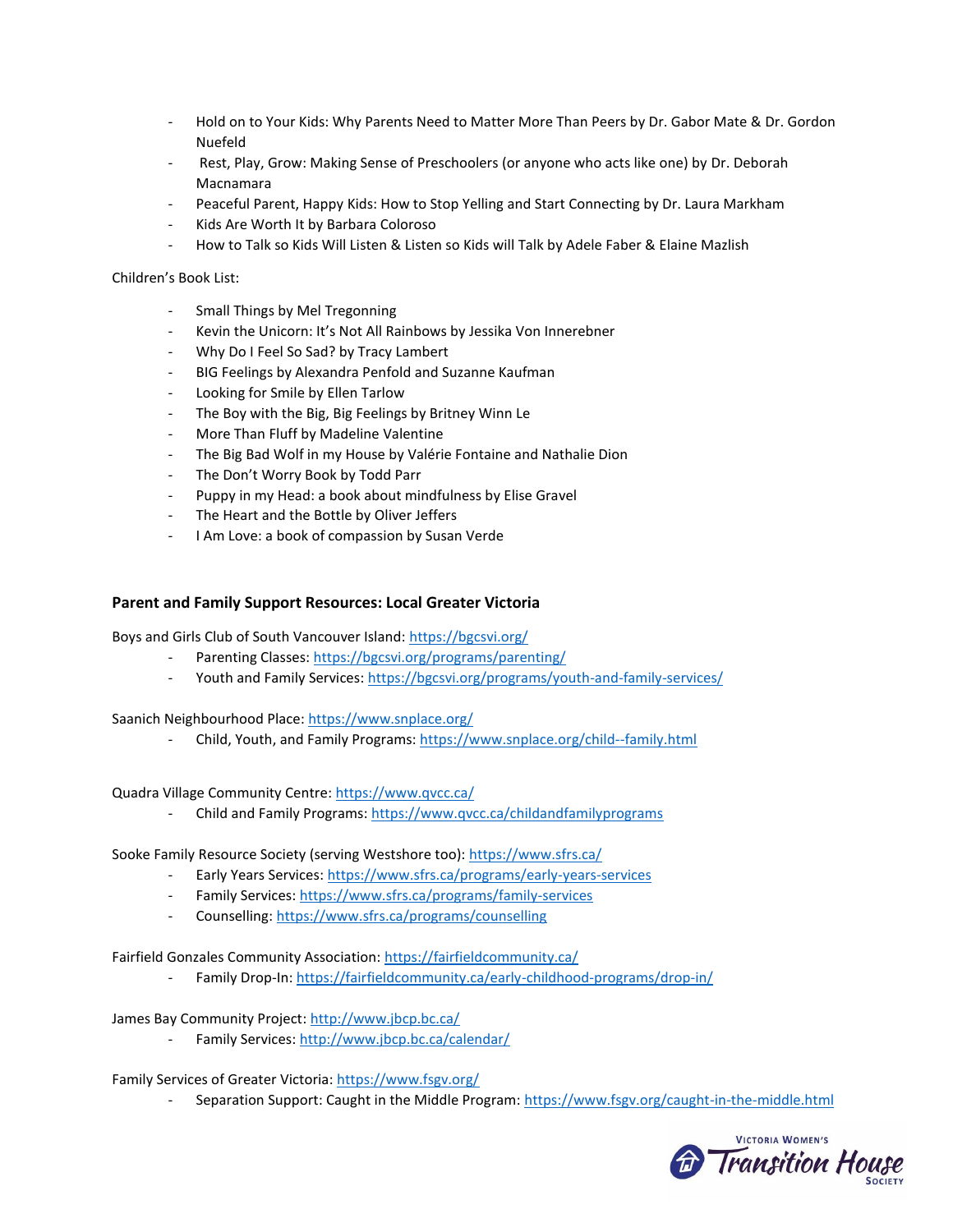- Separation Support[: https://www.fsgv.org/facilitated-parent-child-connections.html](https://www.fsgv.org/facilitated-parent-child-connections.html)
- Mediation for couples[: https://www.fsgv.org/mediation-for-couples.html](https://www.fsgv.org/mediation-for-couples.html)
- Separation Resource Service:<https://www.fsgv.org/separation-resource-services.html>
- Grandparent Support:<https://www.fsgv.org/support-for-grandparents.html>
- New Ways for Families: Decision Skills Class[: https://www.fsgv.org/new-ways-for-familiesreg.html](https://www.fsgv.org/new-ways-for-familiesreg.html)

Men's Therapy Centre: <http://www.menstrauma.com/>

- Group for Dads:<http://www.menstrauma.com/groups/>

1Up Single Parent Resource Centre: <https://www.singleparentvictoria.ca/>

- Various Support Groups:<https://www.singleparentvictoria.ca/our-courses/>
- Mentorships, food and household supplies access support, coaching, classes and counselling: <https://www.singleparentvictoria.ca/our-services-2/>

Parent Support Services of BC:

- Grandparents raising grandchildren helpline[: https://www.parentsupportbc.ca/grandparents-raising](https://www.parentsupportbc.ca/grandparents-raising-grandchildren/)[grandchildren/](https://www.parentsupportbc.ca/grandparents-raising-grandchildren/)
- Support Circles:<https://www.parentsupportbc.ca/support-circles/>
- Vancouver Island specific classes[: https://www.parentsupportbc.ca/regions/vancouver-island/](https://www.parentsupportbc.ca/regions/vancouver-island/)

Fernwood Neighbourhood Resource Group: <https://fernwoodnrg.ca/>

- Nobody's Perfect Parenting Class: [https://fernwoodnrg.ca/fernwood-nrg-programs/family](https://fernwoodnrg.ca/fernwood-nrg-programs/family-programs/nobodys-perfect/)[programs/nobodys-perfect/](https://fernwoodnrg.ca/fernwood-nrg-programs/family-programs/nobodys-perfect/)
- Family Dinner:<https://fernwoodnrg.ca/fernwood-nrg-programs/family-programs/family-dinner/>
- Best Babies[: https://fernwoodnrg.ca/fernwood-nrg-programs/family-programs/best-babies/](https://fernwoodnrg.ca/fernwood-nrg-programs/family-programs/best-babies/)
- Parent-Child Mother Goose[: https://fernwoodnrg.ca/fernwood-nrg-programs/family](https://fernwoodnrg.ca/fernwood-nrg-programs/family-programs/parent-child-mother-goose/)[programs/parent-child-mother-goose/](https://fernwoodnrg.ca/fernwood-nrg-programs/family-programs/parent-child-mother-goose/)
- Kindergym[: https://fernwoodnrg.ca/fernwood-nrg-programs/family-programs/kindergym/](https://fernwoodnrg.ca/fernwood-nrg-programs/family-programs/kindergym/)
- Food Security:<https://fernwoodnrg.ca/fernwood-nrg-programs/food-security/>

Esquimalt Neighbourhood House Society[: https://www.enh.bc.ca/](https://www.enh.bc.ca/)

Family Programs[: https://www.enh.bc.ca/families/](https://www.enh.bc.ca/families/)

Canadian Mental Health Association:<https://cmha.bc.ca/>

Confident Parents, Thriving Kids[: https://welcome.cmhacptk.ca/](https://welcome.cmhacptk.ca/)

# **Lower Cost Counselling: Local Greater Victoria**

Pacific Centre Family Services Association:<https://www.pacificcentrefamilyservices.org/>

- Adult Counselling:<https://www.pacificcentrefamilyservices.org/adult-counselling>
- Community Counselling:<https://www.pacificcentrefamilyservices.org/community-counselling>

Sooke Family Resource Society (serving Westshore too)[: https://www.sfrs.ca/](https://www.sfrs.ca/)

- Counselling:<https://www.sfrs.ca/programs/counselling>

Citizens Counselling Centre:<https://citizenscounselling.com/>

Family Services of Greater Victoria[: https://www.fsgv.org/](https://www.fsgv.org/)

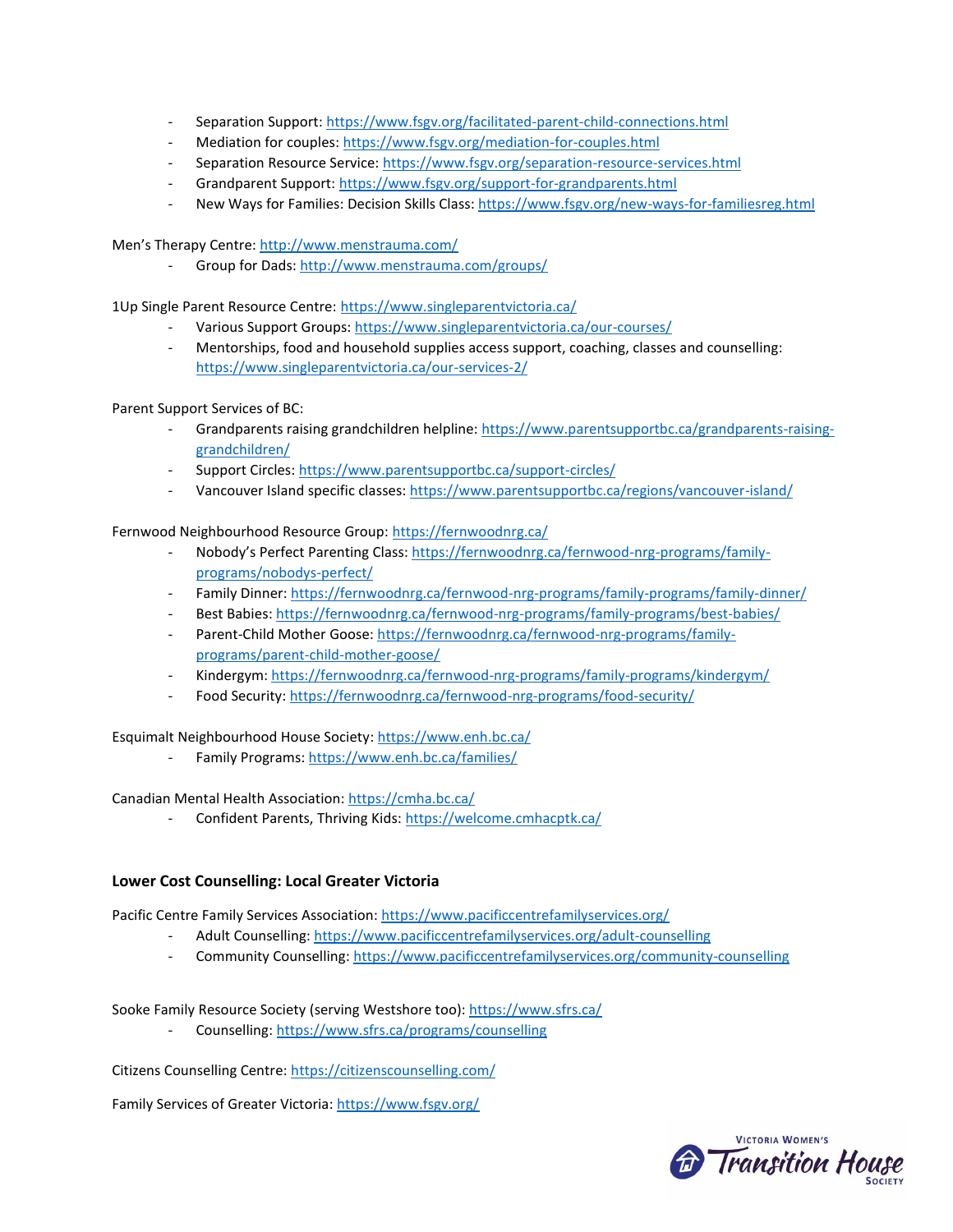- Adult Counselling:<https://www.fsgv.org/adults.html>
- Child and Youth Counselling:<https://www.fsgv.org/children--youth.html>

1Up Single Parent Resource Centre:<https://www.singleparentvictoria.ca/>

Counselling for single parents:<https://www.singleparentvictoria.ca/our-services-2/>

Esquimalt Neighbourhood House Society[: https://www.enh.bc.ca/](https://www.enh.bc.ca/)

Free adult counselling:<https://www.enh.bc.ca/counselling-services/>

BC Borstal Association – Online and phone trauma support

<https://www.bcborstal.ca/programs-and-services>

Canadian Mental Health Association:

- Living Life to the Full[: https://livinglifetothefull.ca/bc-courses/](https://livinglifetothefull.ca/bc-courses/)
- Mental Health Support:<https://cmha.bc.ca/document-category/improving-mental-health/>
- Bounce Back[: https://cmha.bc.ca/documents/bounce-back-today-mental-health-promotion](https://cmha.bc.ca/documents/bounce-back-today-mental-health-promotion-campaign/)[campaign/](https://cmha.bc.ca/documents/bounce-back-today-mental-health-promotion-campaign/)

#### **Youth Programs**

Boys and Girls Club of South Vancouver Island:<https://bgcsvi.org/>

- Youth programs:<https://bgcsvi.org/programs/youth-leadership/>
- Youth Camps[: https://bgcsvi.org/programs/camps-for-kids-and-teens/](https://bgcsvi.org/programs/camps-for-kids-and-teens/)

Saanich Neighbourhood Place:<https://www.snplace.org/>

- Youth Programs:<https://www.snplace.org/youth.html>

Quadra Village Community Centre: <https://www.qvcc.ca/>

Youth Programs:<https://www.qvcc.ca/youthprograms>

Sooke Family Resource Society (serving the Westshore too):<https://www.sfrs.ca/>

Youth Programs:<https://www.sfrs.ca/programs/youth-services>

Fairfield Gonzales Community Association:<https://fairfieldcommunity.ca/>

- Youth Zone[: https://fairfieldcommunity.ca/schoolage-programs/youth-zone/](https://fairfieldcommunity.ca/schoolage-programs/youth-zone/)
- Chill Zone Youth Drop-In[: https://fairfieldcommunity.ca/schoolage-programs/youth-drop-in/](https://fairfieldcommunity.ca/schoolage-programs/youth-drop-in/)
- JumpNStart[: https://fairfieldcommunity.ca/schoolage-programs/referral-services/jumpnstart/](https://fairfieldcommunity.ca/schoolage-programs/referral-services/jumpnstart/)

James Bay Community Project[: http://www.jbcp.bc.ca/](http://www.jbcp.bc.ca/)

Youth Programs:<http://www.jbcp.bc.ca/youth/>

Pacific Centre Family Services Association:<https://www.pacificcentrefamilyservices.org/>

- Youth Email Counselling[: youthtalk2@pcfsa.org](mailto:youthtalk2@pcfsa.org)
- Youth and Family Services[: https://www.pacificcentrefamilyservices.org/child-youth-family-services](https://www.pacificcentrefamilyservices.org/child-youth-family-services)
- Child and Youth Counselling:<https://www.pacificcentrefamilyservices.org/community-counselling>

Men's Therapy Centre:<http://www.menstrauma.com/>

- Youth Crime Reduction Program:<http://www.menstrauma.com/crime-reduction-pilot-program/>

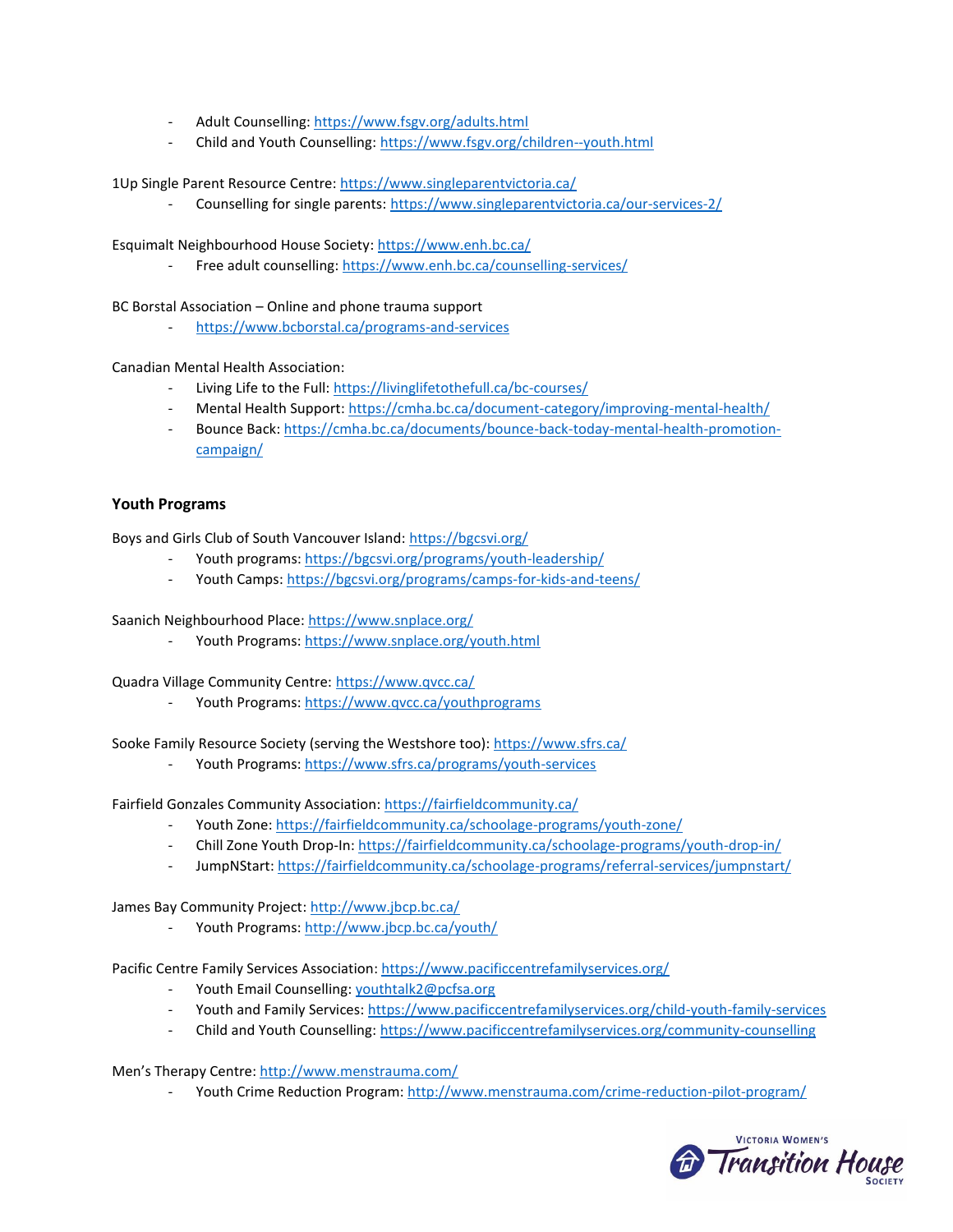Youth Space:<https://youthspace.ca/>

Text and email counseling:<https://youthspace.ca/youthspace-resources/ecounselling/>

Esquimalt Neighbourhood House Society – Youth Programs[: https://www.enh.bc.ca/families/](https://www.enh.bc.ca/families/)

Foundry[: https://foundrybc.ca/](https://foundrybc.ca/)

- Mental Health and Substance Use Support for youth aged 12 - 24:<https://foundrybc.ca/victoria>

Youth Empowerment Society:<http://www.vyes.ca/>

Canadian Mental Health Association – Youth Programs[: https://cmha.bc.ca/types-programs-services/youth/](https://cmha.bc.ca/types-programs-services/youth/)

#### **Youth Wellness Resources: Videos, Articles, Websites**

AboutKidsHealth Youtube Channel: Youth Mental Health Animations

- <https://www.youtube.com/watch?v=Ty93GRPplJo&list=PLjJtOP3StIuXFJ3jjjR3THLhHNMrFFJkM>

Five ways to boost mental wellbeing[: https://www.youtube.com/watch?v=\\_gJ5V525SCk&t=297s](https://www.youtube.com/watch?v=_gJ5V525SCk&t=297s)

Teen Brains are not Broken:<https://www.youtube.com/watch?v=ZQUBFgenMXk>

Developing a Growth Mindset[: https://www.youtube.com/watch?v=rUJkbWNnNy4](https://www.youtube.com/watch?v=rUJkbWNnNy4)

Symptoms and Strategies for Social Anxiety in Children and Youth – Anxiety Canada: <https://www.youtube.com/watch?v=ypHzXOcUQwE>

Why Does my Past Trauma Still Affect Me?: [https://www.youtube.com/watch?v=\\_hk2\\_mhky4I&t=10s](https://www.youtube.com/watch?v=_hk2_mhky4I&t=10s)

### **Effects of Trauma**

How childhood trauma affects health across a lifetime, Nadine Burke Harris TED Talk: <https://www.youtube.com/watch?v=95ovIJ3dsNk&list=PLJTAkZliWV66c6A5IP7HRTPjw8KtvmI4E&index=1>

Alberta Family Wellness Initiative - How Brains are Built: The Core Story of Brain Development: <https://www.youtube.com/watch?v=LmVWOe1ky8s&list=PLJTAkZliWV66c6A5IP7HRTPjw8KtvmI4E&index=2&t=4s>

Childhood Trauma and the Brain - UK Trauma Council: <https://www.youtube.com/watch?v=xYBUY1kZpf8&list=PLJTAkZliWV66c6A5IP7HRTPjw8KtvmI4E&index=8>

What is PTSD? [https://www.youtube.com/watch?v=2KXtlIX\\_yUs&t=8s](https://www.youtube.com/watch?v=2KXtlIX_yUs&t=8s)

Symptoms and Strategies for PTSD in Children and Teens – Anxiety Canada: <https://www.youtube.com/watch?v=7HzYOxHNhNU&t=4s>

# **Men's Services: Local Greater Victoria**

Greater Victoria Family Services Association[: https://www.fsgv.org/](https://www.fsgv.org/)

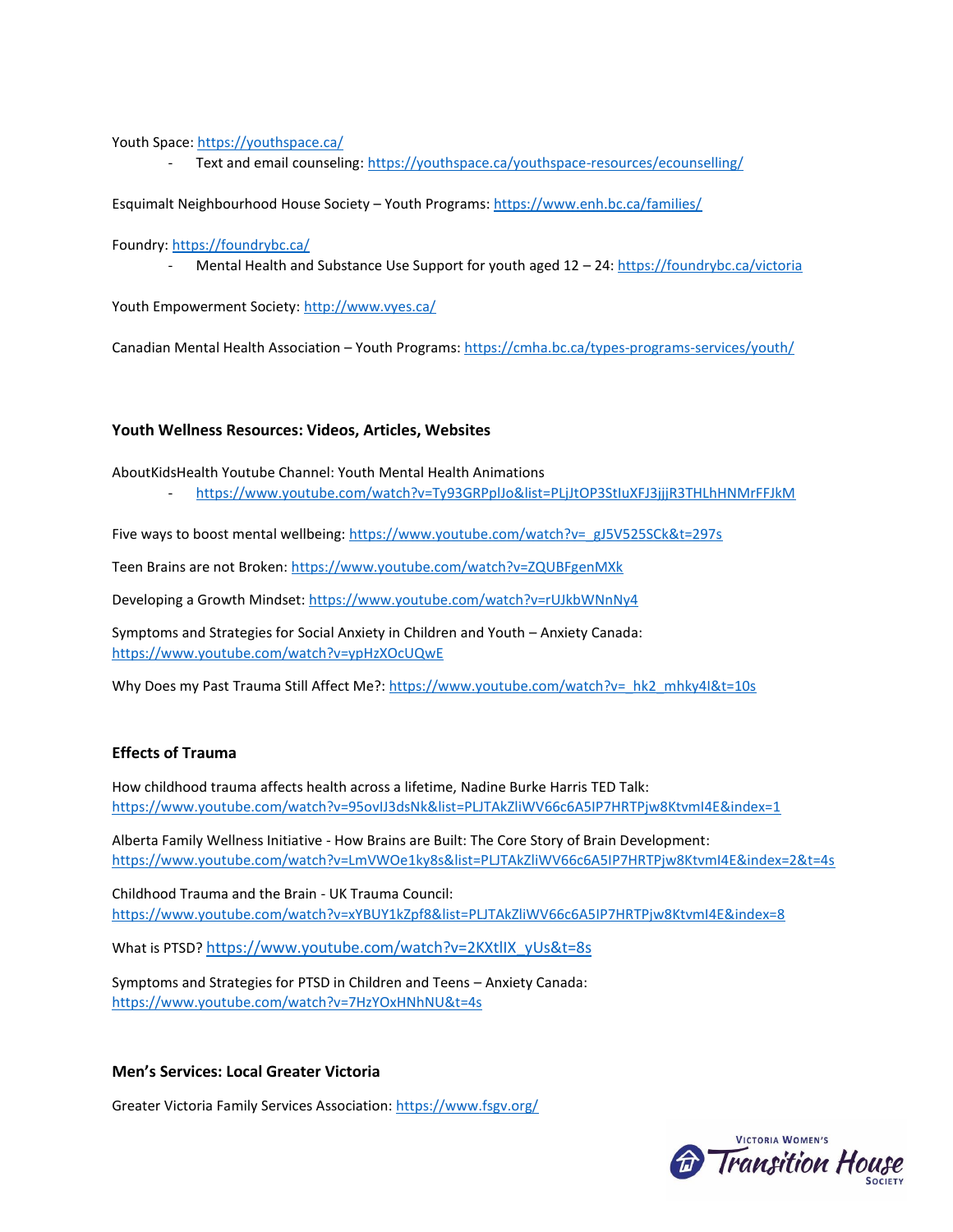- Men's Stories (separation and divorce): <https://www.fsgv.org/mens-stories.html>

Men's Therapy Centre:<http://www.menstrauma.com/>

- Victim Services:<http://www.menstrauma.com/victim-services/>
- General Counselling:<http://www.menstrauma.com/counselling/>
- Youth Crime Reduction Program:<http://www.menstrauma.com/crime-reduction-pilot-program/>
- Group Programs[: http://www.menstrauma.com/groups/](http://www.menstrauma.com/groups/)

1Up Single Parent Resource Centre:<https://www.singleparentvictoria.ca/>

Dads with Dads Group[: https://www.singleparentvictoria.ca/our-courses/](https://www.singleparentvictoria.ca/our-courses/)

Saanich Neighbourhood Place:<https://www.snplace.org/>

Parenting from a Dad's Perspective!: [https://saanichneighbourhoodplace.com/parenting-from-a](https://saanichneighbourhoodplace.com/parenting-from-a-dads-perspective/)[dads-perspective/](https://saanichneighbourhoodplace.com/parenting-from-a-dads-perspective/)

## **Brain and Neurological Development**

Alberta Family Wellness Initiative - How Brains are Built: The Core Story of Brain Development: <https://www.youtube.com/watch?v=LmVWOe1ky8s&list=PLJTAkZliWV66c6A5IP7HRTPjw8KtvmI4E&index=2&t=4s>

Dan Siegal – Name it to Tame it:

<https://www.youtube.com/watch?v=ZcDLzppD4Jc&list=PLJTAkZliWV66c6A5IP7HRTPjw8KtvmI4E&index=6>

Dan Siegel - "Flipping Your Lid:" A Scientific Explanation:

[https://www.youtube.com/watch?v=G0T\\_2NNoC68&list=PLJTAkZliWV66c6A5IP7HRTPjw8KtvmI4E&index=7&t=14](https://www.youtube.com/watch?v=G0T_2NNoC68&list=PLJTAkZliWV66c6A5IP7HRTPjw8KtvmI4E&index=7&t=14s) [s](https://www.youtube.com/watch?v=G0T_2NNoC68&list=PLJTAkZliWV66c6A5IP7HRTPjw8KtvmI4E&index=7&t=14s)

Fight, Flight, Freeze, Fawn – Really Understand Your Stress Response: [https://www.youtube.com/watch?v=OP6SXMr-6\\_g](https://www.youtube.com/watch?v=OP6SXMr-6_g)

Is it Dissociation?:<https://www.youtube.com/watch?v=GSG09Zg32Ao>

#### **General Wellness and Self-Care**

Brene Brown – The Power of Vulnerability TED Talk: <https://www.youtube.com/watch?v=X4Qm9cGRub0&list=PLJTAkZliWV66c6A5IP7HRTPjw8KtvmI4E&index=3&t=9s>

The Effects of Mindfulness – University of California Television: <https://www.youtube.com/watch?v=iN1t40xOczo&list=PLJTAkZliWV66c6A5IP7HRTPjw8KtvmI4E&index=10>

The Scientific Power of Meditation: <https://www.youtube.com/watch?v=Aw71zanwMnY&list=PLJTAkZliWV66c6A5IP7HRTPjw8KtvmI4E&index=11>

#### **Healthy Relationships**

Why Does Your Attachment Style Matter?: [https://www.youtube.com/watch?v=Pq\\_UoY4rqGo](https://www.youtube.com/watch?v=Pq_UoY4rqGo)

The Science of Love – Dr. John Gottman:<https://www.youtube.com/watch?v=-uazFBCDvVw>